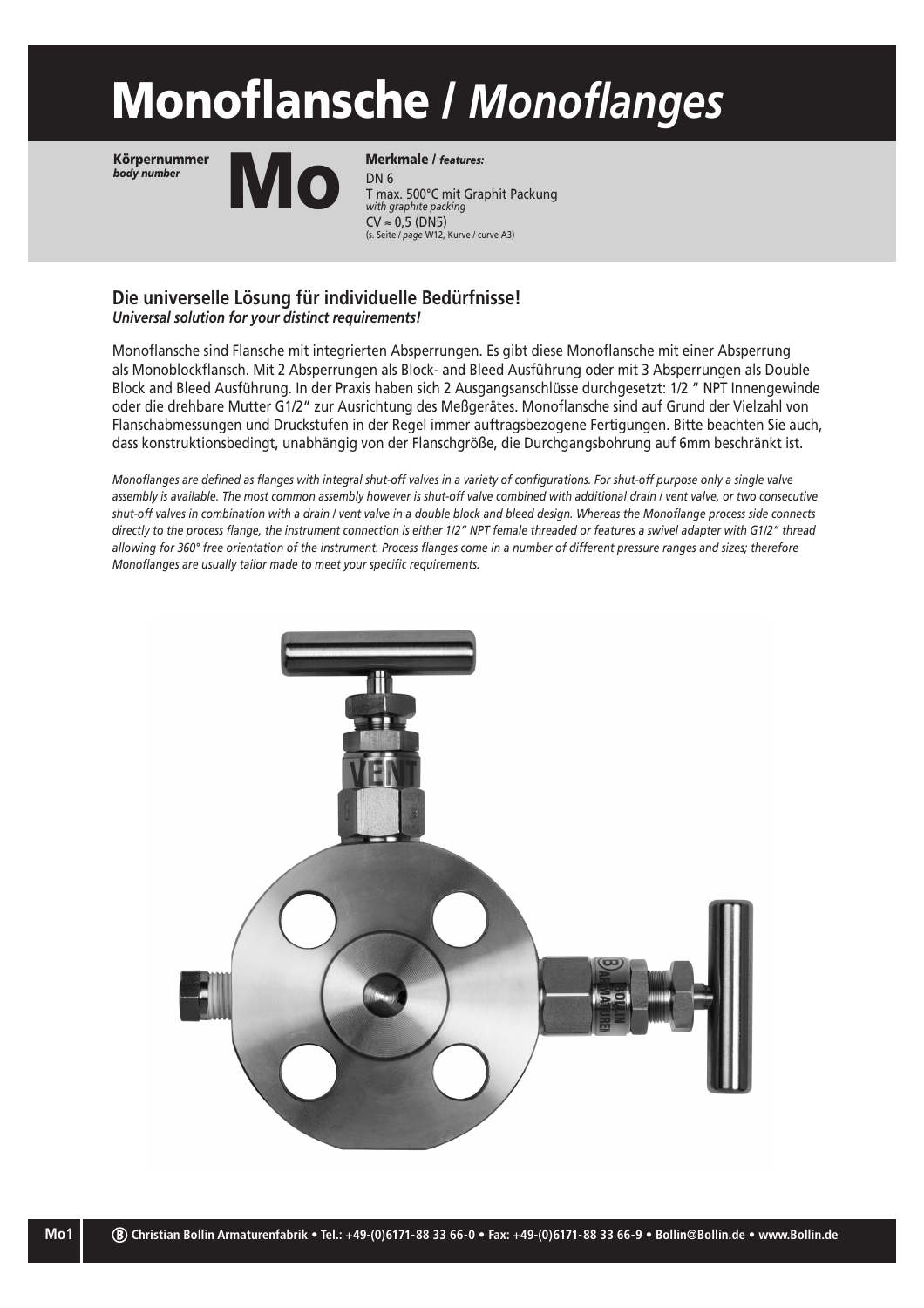## Monoflansche / *Monoflanges*

#### **Monoflansch (1 Absperrung)** *Monoflange (1 shut off)*



### **Block und Bleed Monoflansch (2 Absperrungen)** *Block and bleed monoflange (2 shut off)*



**Mo2**Monoflansche *Monoflanges*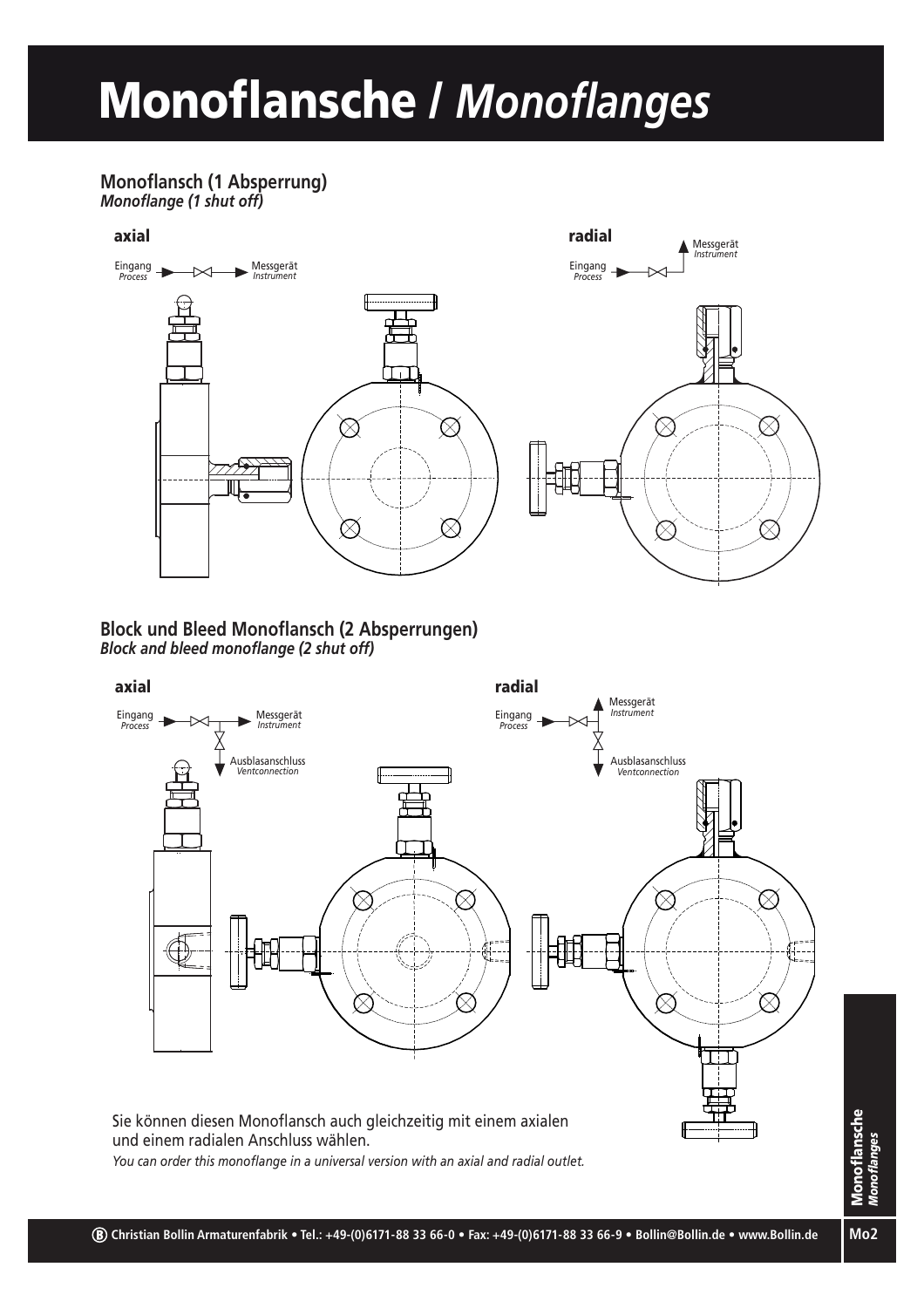

#### **Double Block und Bleed Monoflansch (3 Absperrungen)** *Double block and bleed monoflange (3 shut off)*



| <b>Teil Nr.</b><br>part no. | <b>Bezeichnung</b><br>designation               | Werkstoffe / material | Teil Nr.<br>part no. | <b>Bezeichnung</b><br>designation | <b>Werkstoffe / material</b> |
|-----------------------------|-------------------------------------------------|-----------------------|----------------------|-----------------------------------|------------------------------|
|                             | Körper<br>body                                  | 1.4404<br>316L        |                      | Stopfbuchse<br>gland              | 1.4571<br>316Ti              |
|                             | Spindel<br>spindl                               | 1.4571<br>316Ti       | 8                    | Kontermutter<br>lock-nut          | 1.4571<br>316Ti              |
| 3.1                         | Kegel eingerollt beweglich<br>non rotating plug | 1.4571<br>316Ti       | 9                    | Knebelgriff<br>T-bar              | 1.4571<br>316Ti              |
| 4                           | Kopfstück<br>bonnet                             | 1.4571<br>316Ti       | 10                   | Schraube<br>screw                 | 1.4301<br>SS                 |
| 5                           | Abstreifring<br>scraper ring                    | <b>Novapress</b>      | 13                   | Dichtung<br>seal                  | 1.4571<br>316Ti              |
| 6                           | Packung<br>packing                              | $PTFE1)$ 2)           |                      |                                   |                              |

1) Auf Wunsch: Graphit; max. 550°C für alle Armaturen oder 2) Öl- und Fettfreiheit: Sauerstoffpackung max. PN 250 *On request: graphite; max 550°C for all fittings or 2) free of oil and grease: oxygen packing max. PN 250*

**Mo3**